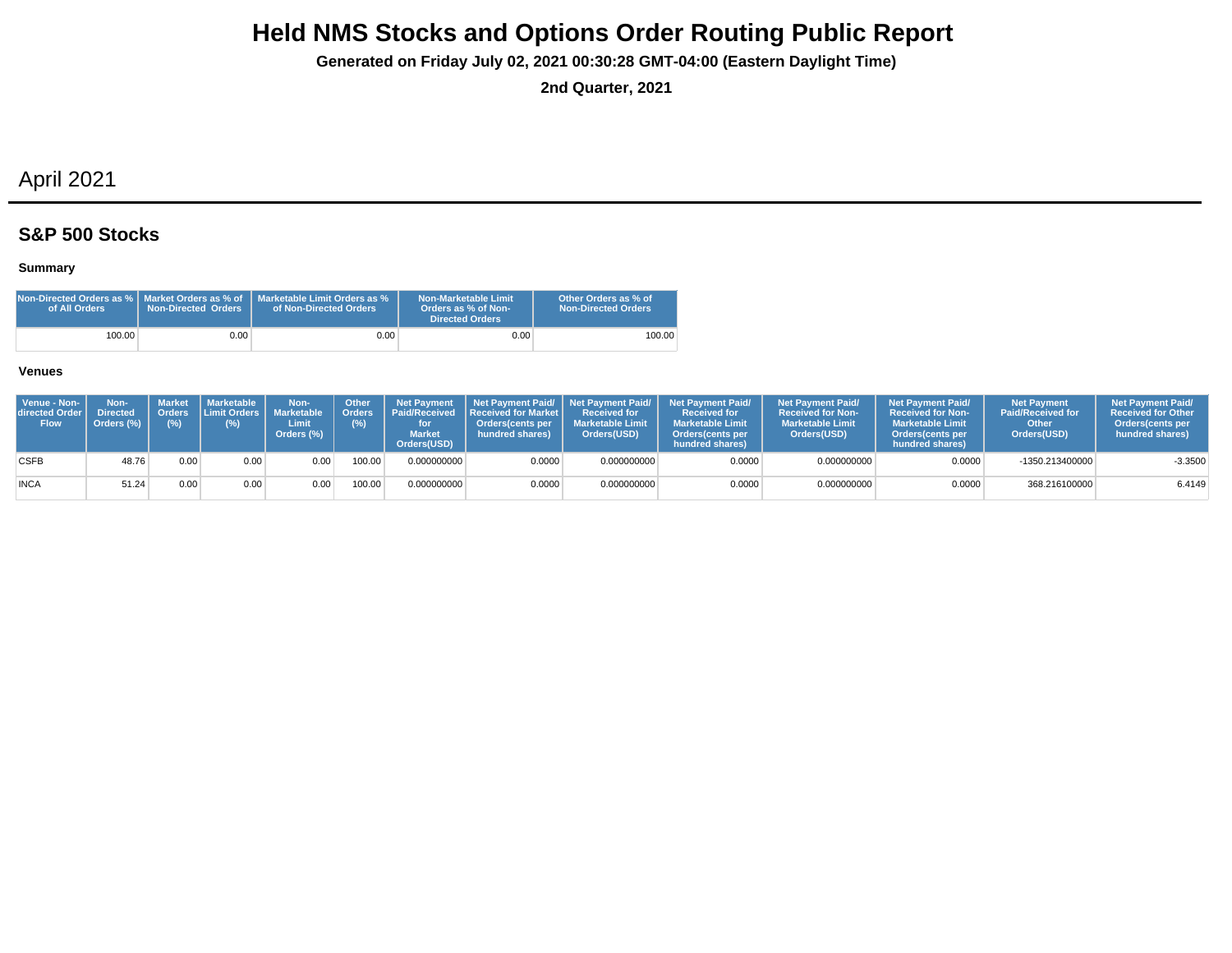**Generated on Friday July 02, 2021 00:30:28 GMT-04:00 (Eastern Daylight Time)**

**2nd Quarter, 2021**

## April 2021

### **Non-S&P 500 Stocks**

### **Summary**

| of All Orders | <b>Non-Directed Orders</b> | <b>Non-Directed Orders as %   Market Orders as % of   Marketable Limit Orders as %</b><br>of Non-Directed Orders | Non-Marketable Limit<br>Orders as % of Non-<br><b>Directed Orders</b> | Other Orders as % of<br><b>Non-Directed Orders</b> |
|---------------|----------------------------|------------------------------------------------------------------------------------------------------------------|-----------------------------------------------------------------------|----------------------------------------------------|
| 100.00        | 0.00                       | $0.00\,$                                                                                                         | 0.00                                                                  | 100.00                                             |

| Venue - Non-<br>directed Order<br><b>Flow</b> | Non-<br><b>Directed</b><br>Orders (%) | (%)  | Market Marketable<br>Orders Limit Orders L<br>(%) | Non-<br><b>Marketable</b><br>Limit<br>Orders (%) | <b>Other</b><br><b>Orders</b><br>$(\%)$ | <b>Net Payment</b><br><b>Market</b><br>Orders(USD) | <b>Paid/Received Received for Market  </b><br>Orders(cents per<br>hundred shares) | <b>Received for</b><br><b>Marketable Limit</b><br>Orders(USD) | Net Payment Paid/ Net Payment Paid/ Net Payment Paid/<br><b>Received for</b><br><b>Marketable Limit</b><br>Orders(cents per<br>hundred shares) | <b>Net Payment Paid/</b><br><b>Received for Non-</b><br><b>Marketable Limit</b><br>Orders(USD) | <b>Net Payment Paid/</b><br><b>Received for Non-</b><br><b>Marketable Limit</b><br>Orders(cents per<br>hundred shares) | <b>Net Payment</b><br><b>Paid/Received for</b><br>Other<br>Orders(USD) | <b>Net Payment Paid/</b><br><b>Received for Other</b><br><b>Orders</b> (cents per<br>hundred shares) |
|-----------------------------------------------|---------------------------------------|------|---------------------------------------------------|--------------------------------------------------|-----------------------------------------|----------------------------------------------------|-----------------------------------------------------------------------------------|---------------------------------------------------------------|------------------------------------------------------------------------------------------------------------------------------------------------|------------------------------------------------------------------------------------------------|------------------------------------------------------------------------------------------------------------------------|------------------------------------------------------------------------|------------------------------------------------------------------------------------------------------|
| <b>CSFB</b>                                   | 75.13                                 | 0.00 | 0.00                                              | 0.00                                             | 100.00                                  | 0.000000000                                        | 0.0000                                                                            | 0.000000000                                                   | 0.0000                                                                                                                                         | 0.000000000                                                                                    | 0.0000                                                                                                                 | -2528.292600000                                                        | $-7.9477$                                                                                            |
| <b>INCA</b>                                   | 24.87                                 | 0.00 | 0.00                                              | 0.00                                             | 100.00                                  | 0.000000000                                        | 0.0000                                                                            | 0.000000000                                                   | 0.0000                                                                                                                                         | 0.000000000                                                                                    | 0.0000                                                                                                                 | -164.418400000                                                         | $-3.7251$                                                                                            |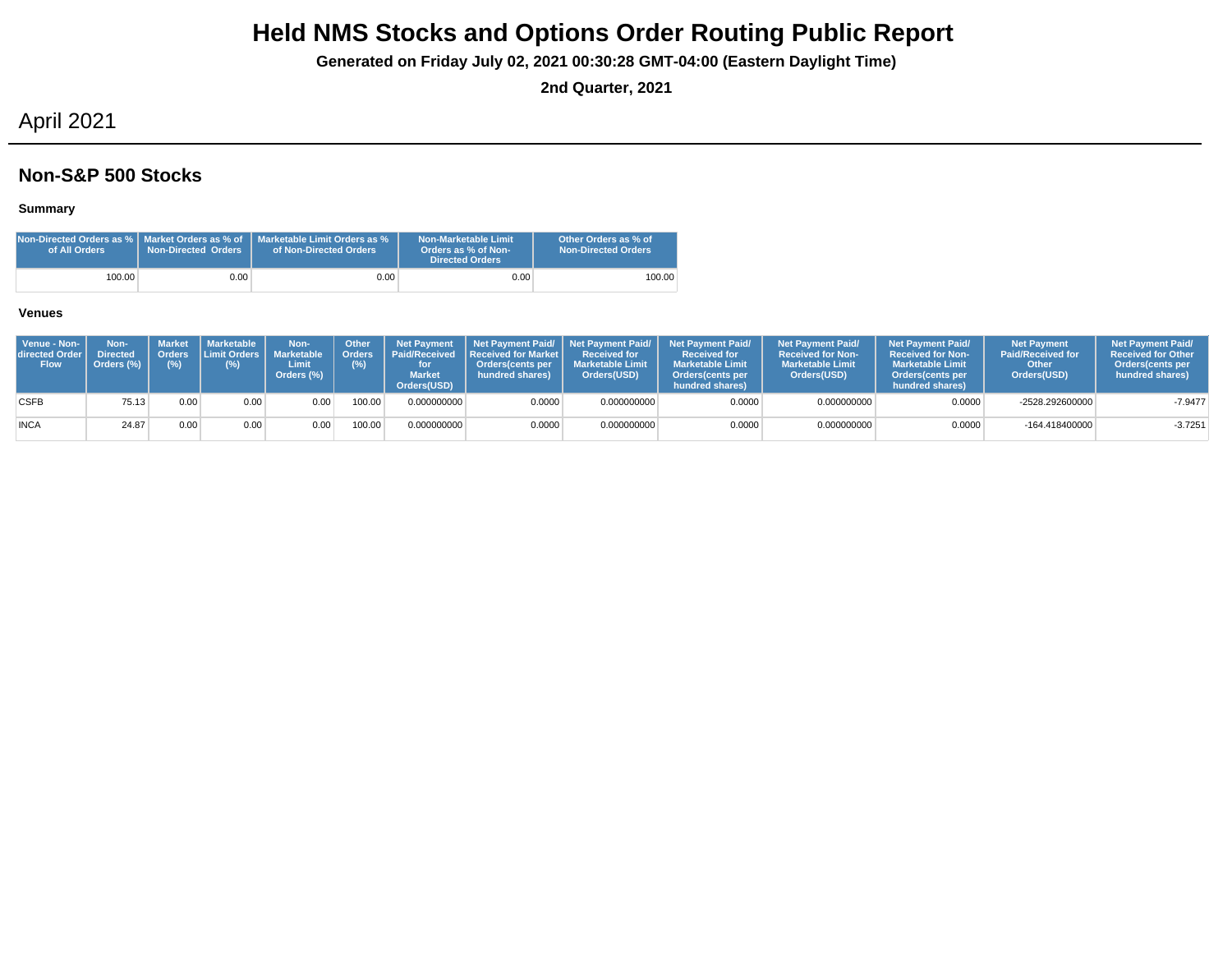**Generated on Friday July 02, 2021 00:30:28 GMT-04:00 (Eastern Daylight Time)**

**2nd Quarter, 2021**

## May 2021

## **S&P 500 Stocks**

### **Summary**

| Non-Directed Orders as %   Market Orders as % of<br>of All Orders | Non-Directed Orders | Marketable Limit Orders as %<br>of Non-Directed Orders | Non-Marketable Limit<br>Orders as % of Non-<br><b>Directed Orders</b> | Other Orders as % of<br><b>Non-Directed Orders</b> |
|-------------------------------------------------------------------|---------------------|--------------------------------------------------------|-----------------------------------------------------------------------|----------------------------------------------------|
| 100.00                                                            | 0.001               | 0.001                                                  | 0.00                                                                  | 100.00                                             |

| Venue - Non-<br>directed Order<br><b>Flow</b> | Non-<br><b>Directed</b><br>Orders (%) | <b>Market</b><br>(%) | <b>I</b> Marketable I<br>Orders Limit Orders I<br>(%) | Non-<br><b>Marketable</b><br>Limit<br>Orders (%) | Other<br>(%) | <b>Net Payment</b><br>Orders   Paid/Received<br><b>Market</b><br>Orders(USD) | <b>Received for Market L</b><br>Orders(cents per<br>hundred shares) | Received for<br><b>Marketable Limit</b><br>Orders(USD) | Net Payment Paid/ Net Payment Paid/ Net Payment Paid/<br><b>Received for</b><br><b>Marketable Limit</b><br><b>Orders</b> (cents per<br>hundred shares) | <b>Net Payment Paid/</b><br><b>Received for Non-</b><br><b>Marketable Limit</b><br>Orders(USD) | <b>Net Payment Paid/</b><br>Received for Non-<br><b>Marketable Limit</b><br><b>Orders</b> (cents per<br>hundred shares) | <b>Net Payment</b><br><b>Paid/Received for</b><br>Other<br>Orders(USD) | <b>Net Payment Paid/</b><br><b>Received for Other</b><br><b>Orders</b> (cents per<br>hundred shares) |
|-----------------------------------------------|---------------------------------------|----------------------|-------------------------------------------------------|--------------------------------------------------|--------------|------------------------------------------------------------------------------|---------------------------------------------------------------------|--------------------------------------------------------|--------------------------------------------------------------------------------------------------------------------------------------------------------|------------------------------------------------------------------------------------------------|-------------------------------------------------------------------------------------------------------------------------|------------------------------------------------------------------------|------------------------------------------------------------------------------------------------------|
| <b>CSFB</b>                                   | 51.08                                 | 0.00                 | 0.00                                                  | 0.00                                             | 100.00       | 0.000000000                                                                  | 0.0000                                                              | 0.000000000                                            | 0.0000                                                                                                                                                 | 0.000000000                                                                                    | 0.0000                                                                                                                  | -2768.709500000                                                        | $-2.7268$                                                                                            |
| <b>INCA</b>                                   | 48.92                                 | 0.00                 | 0.00                                                  | 0.00                                             | 100.00       | 0.000000000                                                                  | 0.0000                                                              | 0.000000000                                            | 0.0000                                                                                                                                                 | 0.000000000                                                                                    | 0.0000                                                                                                                  | -297.442300000                                                         | $-3.4769$                                                                                            |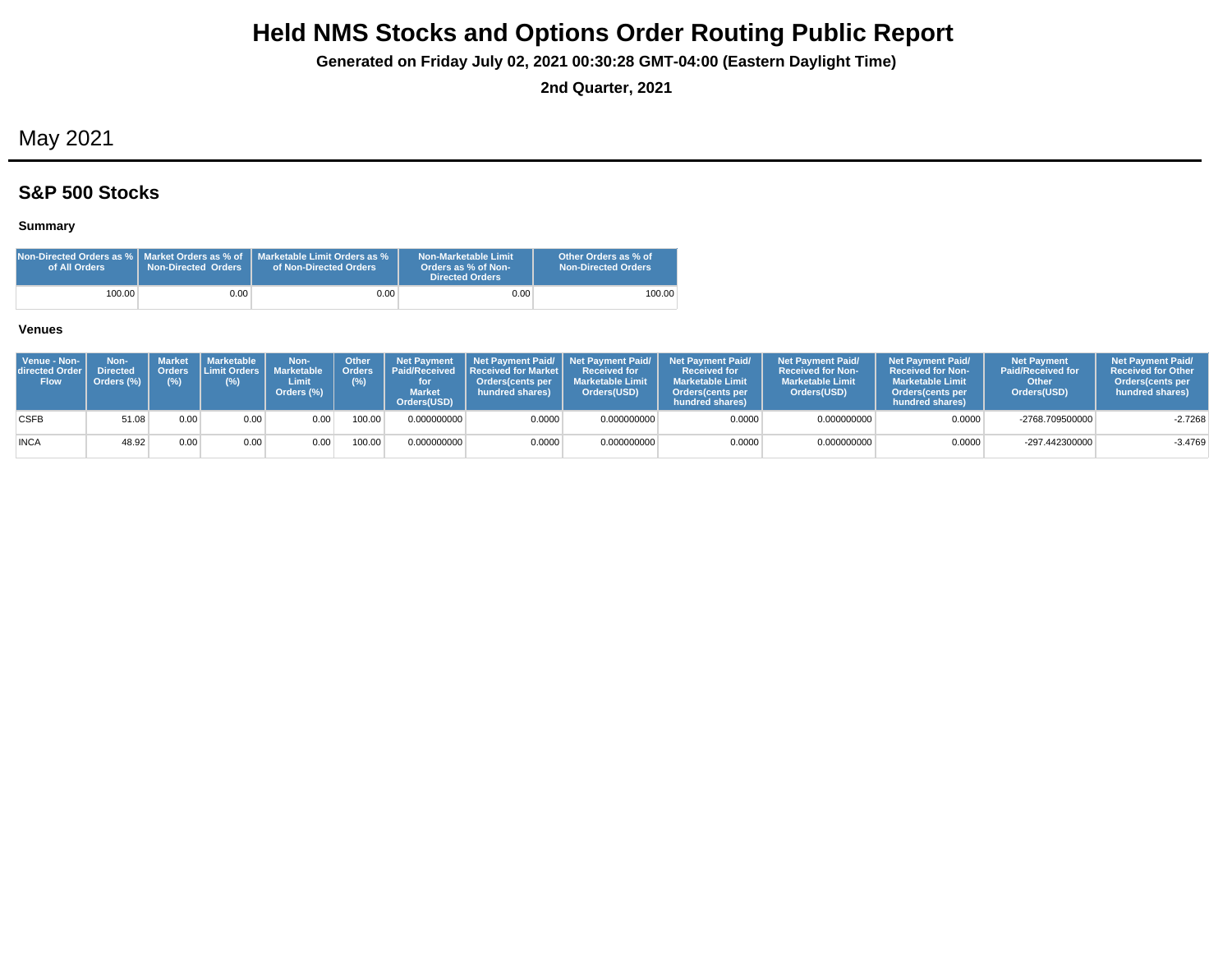**Generated on Friday July 02, 2021 00:30:28 GMT-04:00 (Eastern Daylight Time)**

**2nd Quarter, 2021**

## May 2021

### **Non-S&P 500 Stocks**

### **Summary**

| of All Orders | <b>Non-Directed Orders</b> | <b>Non-Directed Orders as %   Market Orders as % of   Marketable Limit Orders as %</b><br>of Non-Directed Orders | Non-Marketable Limit<br>Orders as % of Non-<br><b>Directed Orders</b> | Other Orders as % of<br><b>Non-Directed Orders</b> |
|---------------|----------------------------|------------------------------------------------------------------------------------------------------------------|-----------------------------------------------------------------------|----------------------------------------------------|
| 100.00        | 0.00                       | $0.00\,$                                                                                                         | 0.00                                                                  | 100.00                                             |

| Venue - Non-<br>directed Order I<br><b>Flow</b> | Non-<br><b>Directed</b><br>Orders (%) | Orders<br>$(\%)$ | Market   Marketable<br><b>ILimit Orders I</b><br>(%) | Non-<br><b>Marketable</b><br>Limit<br>Orders (%) | <b>Other</b><br>Orders <sup>'</sup><br>(%) | <b>Net Payment</b><br><b>Market</b><br>Orders(USD) | Paid/Received Received for Market I<br><b>Orders</b> (cents per<br>hundred shares) | <b>Received for</b><br><b>Marketable Limit</b><br>Orders(USD) | Net Payment Paid/ Net Payment Paid/ Net Payment Paid/<br><b>Received for</b><br><b>Marketable Limit</b><br>Orders (cents per<br>hundred shares) | <b>Net Payment Paid/</b><br><b>Received for Non-</b><br><b>Marketable Limit</b><br>Orders(USD) | <b>Net Payment Paid/</b><br><b>Received for Non-</b><br><b>Marketable Limit</b><br><b>Orders</b> (cents per<br>hundred shares) | <b>Net Payment</b><br><b>Paid/Received for</b><br>Other<br>Orders(USD) | <b>Net Payment Paid/</b><br><b>Received for Other</b><br>Orders (cents per<br>hundred shares) |
|-------------------------------------------------|---------------------------------------|------------------|------------------------------------------------------|--------------------------------------------------|--------------------------------------------|----------------------------------------------------|------------------------------------------------------------------------------------|---------------------------------------------------------------|-------------------------------------------------------------------------------------------------------------------------------------------------|------------------------------------------------------------------------------------------------|--------------------------------------------------------------------------------------------------------------------------------|------------------------------------------------------------------------|-----------------------------------------------------------------------------------------------|
| <b>CSFB</b>                                     | 76.39                                 | 0.00             | 0.00                                                 | 0.00                                             | 100.00                                     | 0.000000000                                        | 0.0000                                                                             | 0.000000000                                                   | 0.0000                                                                                                                                          | 0.000000000                                                                                    | 0.0000                                                                                                                         | -1639.770900000                                                        | $-8.6995$                                                                                     |
| <b>INCA</b>                                     | 23.61                                 | 0.00             | 0.00                                                 | 0.00                                             | 100.00                                     | 0.000000000                                        | 0.0000                                                                             | 0.000000000                                                   | 0.0000                                                                                                                                          | 0.000000000                                                                                    | 0.0000                                                                                                                         | -259.650500000                                                         | $-7.3690$                                                                                     |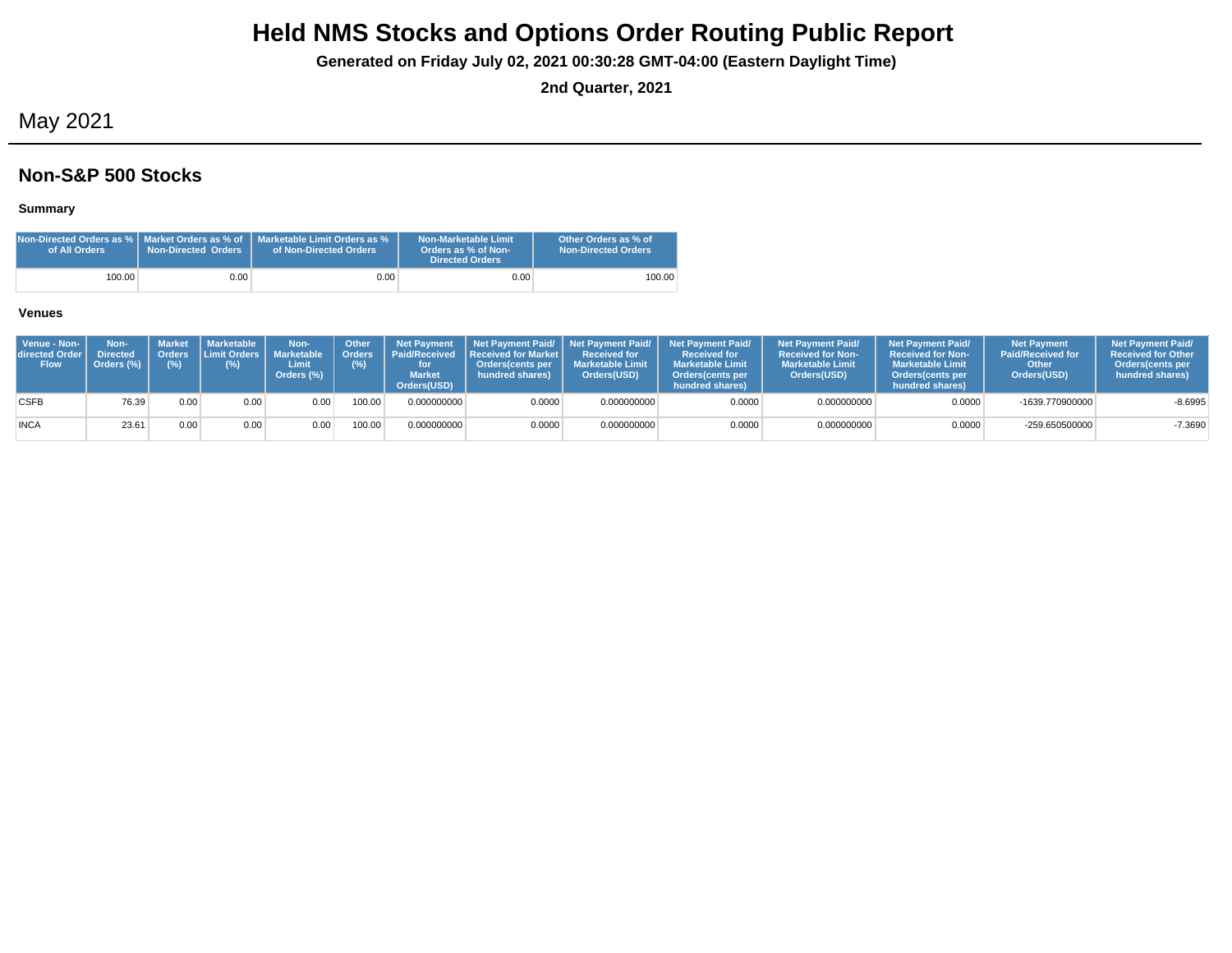**Generated on Friday July 02, 2021 00:30:28 GMT-04:00 (Eastern Daylight Time)**

**2nd Quarter, 2021**

## June 2021

## **S&P 500 Stocks**

### **Summary**

| Non-Directed Orders as %   Market Orders as % of $\,$ '<br>of All Orders | <b>Non-Directed Orders</b> | Marketable Limit Orders as %<br>of Non-Directed Orders | Non-Marketable Limit<br>Orders as % of Non-<br><b>Directed Orders</b> | Other Orders as % of<br>Non-Directed Orders |
|--------------------------------------------------------------------------|----------------------------|--------------------------------------------------------|-----------------------------------------------------------------------|---------------------------------------------|
| 100.00                                                                   | 0.00 <sub>1</sub>          | 0.00 <sub>1</sub>                                      | 0.00                                                                  | 100.00                                      |

| Venue - Non-<br>directed Order<br><b>Flow</b> | Non-<br><b>Directed</b><br>Orders (%) | <b>Market</b><br>(%) | <b>I</b> Marketable I<br>Orders Limit Orders I<br>(%) | Non-<br><b>Marketable</b><br>Limit<br>Orders (%) | Other<br>(%) | <b>Net Payment</b><br>Orders   Paid/Received<br><b>Market</b><br>Orders(USD) | <b>Received for Market L</b><br>Orders(cents per<br>hundred shares) | Received for<br><b>Marketable Limit</b><br>Orders(USD) | Net Payment Paid/ Net Payment Paid/ Net Payment Paid/<br><b>Received for</b><br><b>Marketable Limit</b><br><b>Orders</b> (cents per<br>hundred shares) | <b>Net Payment Paid/</b><br><b>Received for Non-</b><br><b>Marketable Limit</b><br>Orders(USD) | <b>Net Payment Paid/</b><br><b>Received for Non-</b><br><b>Marketable Limit</b><br><b>Orders</b> (cents per<br>hundred shares) | <b>Net Payment</b><br><b>Paid/Received for</b><br>Other<br>Orders(USD) | <b>Net Payment Paid/</b><br><b>Received for Other</b><br><b>Orders</b> (cents per<br>hundred shares) |
|-----------------------------------------------|---------------------------------------|----------------------|-------------------------------------------------------|--------------------------------------------------|--------------|------------------------------------------------------------------------------|---------------------------------------------------------------------|--------------------------------------------------------|--------------------------------------------------------------------------------------------------------------------------------------------------------|------------------------------------------------------------------------------------------------|--------------------------------------------------------------------------------------------------------------------------------|------------------------------------------------------------------------|------------------------------------------------------------------------------------------------------|
| <b>CSFB</b>                                   | 65.17                                 | 0.00                 | 0.00                                                  | 0.00                                             | 100.00       | 0.000000000                                                                  | 0.0000                                                              | 0.000000000                                            | 0.0000                                                                                                                                                 | 0.000000000                                                                                    | 0.0000                                                                                                                         | -1008.613900000                                                        | $-3.5839$                                                                                            |
| <b>INCA</b>                                   | 34.83                                 | 0.00                 | 0.00                                                  | 0.00                                             | 100.00       | 0.000000000                                                                  | 0.0000                                                              | 0.000000000                                            | 0.0000                                                                                                                                                 | 0.000000000                                                                                    | 0.0000                                                                                                                         | -2464.292900000                                                        | $-14.7684$                                                                                           |